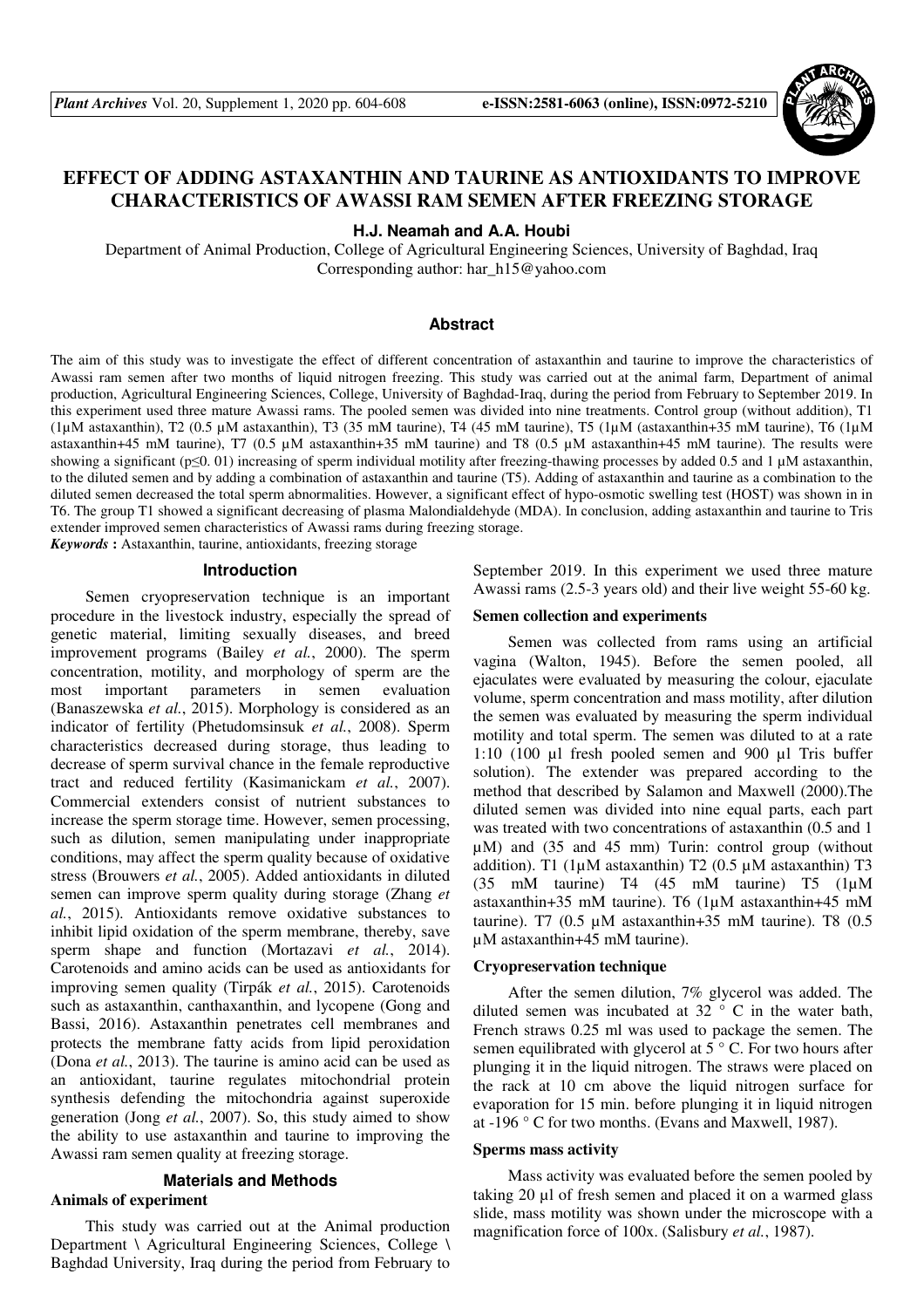### **Sperm concentration**

Sperm concentration estimated based on method that described by (Salisbury *et al.*, 1943). The counting solution was prepared by dissolving 2 gram Eosin, 0.01% HgCl, 0.9 % NaCl and 1000 ml distilled water, for estimated the sperm concentration, fresh semen (0.05 ml) was added to 19.95 ml of the counting solution, final dilution was 1:200, one drop of final solution was placed on Neubauer Hemocytometer Counting Chamber, the sperm were counted in 5 squares based on the following equation:

## **Sperms \**  $ml^3$  = **number** of **sperm**  $\setminus 80 \times 400 \times 10$

 $X =$  number of sperm counted in 80 small squares; 80 = the number of squares in which the sperm were counted;  $400 =$ the total number of squares of the glass slide;  $400 =$  dilution rate;  $10 =$  stage height of the slide.

#### **Sperm individual motility**

Sperm individual motility was estimated based on (Walton, 1933), by placing 30 µl diluted semen on warmed a glass slide and cover slip, the slide examined under the microscope 400x magnification.

#### **Sperm abnormality Percentage**

The sperm abnormality percentage had estimated by a modifying method that descried by (Hancock, 1951). Eosin Y (0.67 gram), nigrosine (10 gram) and sodium citrate (2.9 gram) with 100 ml distilled water was used to prepare the staining solution. The sperm abnormality percentage was calculated by counting 200 sperms and using the following mathematical formula:

### **Sperm abnormality % = Number of abnormal sperm\total sperm × 100**.

#### **Hypo-osmotic swelling test (HOST)**

The percentage (HOST) was estimated according to (Jeyendran *et al.* 1984) with the minor modifications, the Host solution was prepared by adding 1 ml of distilled water  $(0 \text{ mOsm } / L)$  with 1 ml of normal saline  $(0.9 \%$  NaCl)  $(308$ mOsm / L), the solution was mixed and incubated at 37 °C. A 20 µl of diluted semen mixed with 180 µl of the hypoosmotic solution and incubated at 37 °C for 15-20 minute. After that, two drops of eosin solution (2%) were added for the best visualization of sperm. One drop of the final solution was put on a slide and covered by coverslip and then observed under the microscope at a ×400 magnification. The coiling tail and swollen sperm were considered as an intact plasma membrane. A 200 sperms were calculated in different slide fields and the HOST percentage were calculated by using the following equation:

### **HOST = Number of swollen and coiled tail sperm / Number of total sperm ×100**

### **Plasma Malondialdehyde (MDA)**

Plasma Malondialdehyde levels were estimated depending on the thiobarbituric acid methods that described by (Rao *et al.,* 1989). The seminal plasma was isolated from the sperm cells by centrifuge 2000 rpm for 10 minutes, the supernatant was used for the determination of plasma MDA.

#### **Statistical analyses**

The statistical analyses were performed using a statistical analysis system (SAS). Means with significant differences were compared using Duncan multiple range tests (Duncan, 1955). The statistical model for comparison among groups within each preservation time.

### $Y_{ii} = \mu + T_i + e_{ii}$

 $Y_{ii}$ =dependent variable pertaining to the j observation of the i treatment.,  $\mu$  = overall mean,  $T_i$ = effect of the treatment,  $e_{ii}$ = error term.

#### **Results and Discussion**

### **Semen analysis**

Microscopic examinations used to estimate Awassi rams semen characteristics (table 1). Sperm concentration was 3.48×10<sup>9</sup>/ cm<sup>3</sup>, Benia et al. (2018) suggested the sperm concentration of Ouled-Djellal ram was  $4.25 \times 10^9$  cm<sup>3</sup>. The differences in the semen volume and sperm concentration between Awassi rams in this study and another studies may be due to several effected factors such as breed, season and food (Benia *et al.*, 2018). Mass activity and sperm individual motility were 86.5 and 83.75% respectively, and this in the range which referred by Al-Sarray (2019) 86.41%, and was higher than confirmed by Saieed (2016) which was 78.71%. Sperm abnormality percentage was 4.625 % and this result was closely to that recorded by Saieed (2016) 5.71%.

**Table 1 :** Semen analysis for experimental Awassi rams.

| <b>Parameters</b>                                    | $Mean \pm SE$   |
|------------------------------------------------------|-----------------|
| Semen color                                          | Milky           |
| ejaculate volume ml \ram                             | $0.743 + 0.041$ |
| sperm concentration $\times 10^{-9}$ cm <sup>3</sup> | $3.48 + 0.237$  |
| Mass activity %                                      | $86.5 + 0.8$    |
| Sperm individual motility %                          | 83.75+0.818     |
| Sperm abnormalities%                                 | $4.625 + 0.46$  |
| P value                                              | $p \le 0.05$    |

#### **The semen evaluation**

The results of the sperm motility percentage after freezing – thawing process was shown in (table 2). Groups T8 (37.333%), T1 (37%), T5 (35.833%), and T2 (35.5%) were recorded a significant (P< 0.01) increasing of the sperm motility percentage compared with control (28.833 %). While, no significant difference was recorded between T7, T4, T6, and T3 groups. Freezing technique used to extend the sperm lifespan by reducing sperm metabolic activity (Manafi, 2011). These results were showed a significant increasing of sperm individual motility after thawing by using two concentrations of astaxanthin and Turin. This results were agreed with Farzan *et al.* (2014) that suggest adding 0.5 µМ astaxanthin led to increase bull's sperm individual motility after thawing. Astaxanthin has antioxidant properties and it protects cell membrane (Soren *et al.*, 2017). Astaxanthin has the ability to penetrate cell membranes and protect fatty acids from lipid peroxidation (Dona *et al.*, 2013). Reddy *et al.*  (2010) suggest that added 50 mm of taurine can lead to improve the sperm motility in buffalo semen during the freezing-thawing process. On the other hand, the ram sperm motility did not improve by 20, 50, and 80 mM taurine addition to the semen after the freezing-thawing process (Uysal *et al.*, 2006). The results of table (2) showed a significant variation (p≤0. 001) of sperm abnormality percentage between all treatments after thawing. The result was showed a significant ( $p \le 0.001$ ) decreasing of the sperm abnormality by using different concentration of astaxanthin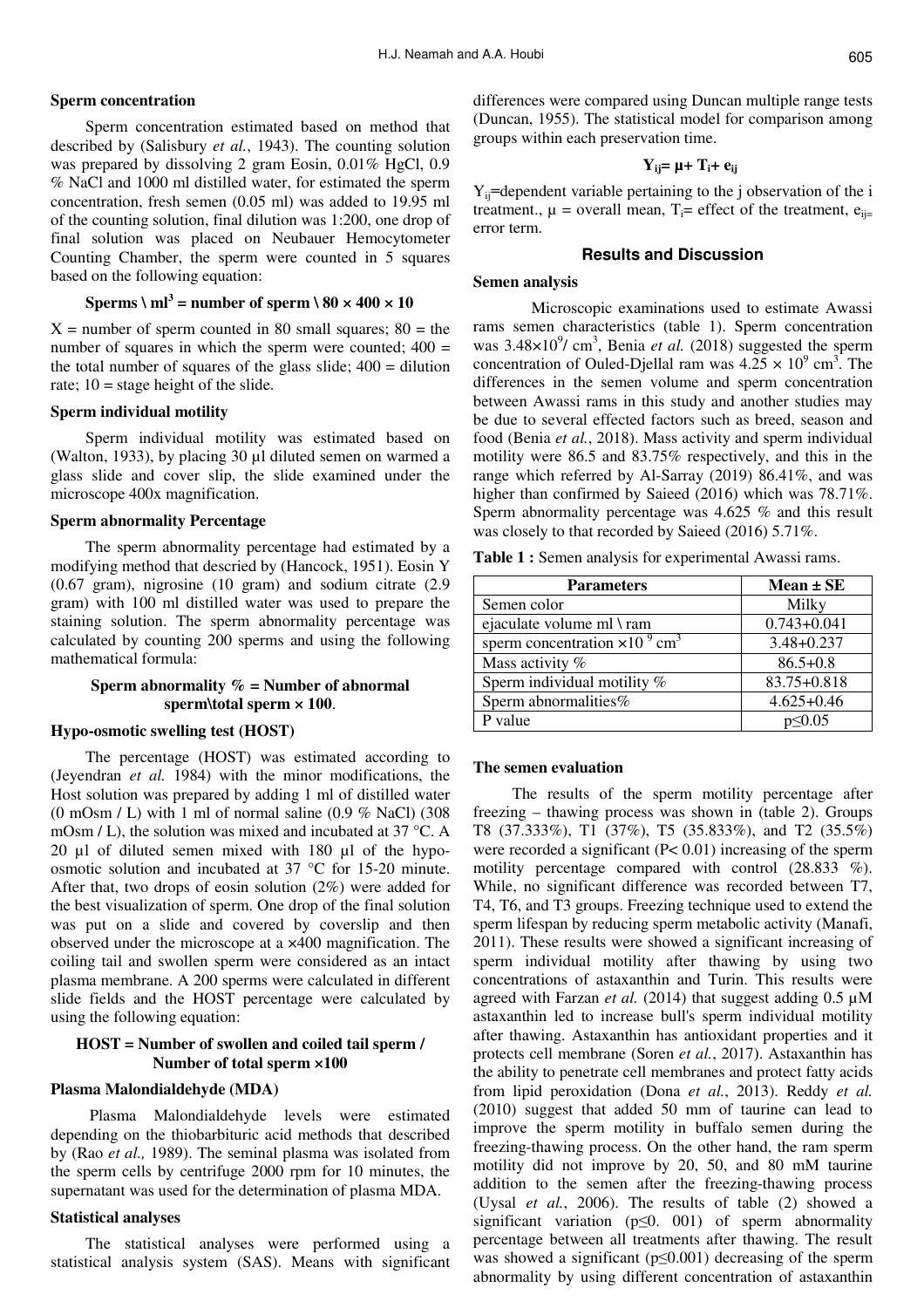and taurine compared with control. While, group T6 (20.37%) was shown no significant variation compared with control that recorded 22.525%. The sperm abnormality was decreased maybe by adding astaxanthin and taurine to the Tris extender, Reddy *et al.* (2010) referred to the taurine has positive effect to protect buffalo sperm cell membrane. Banday *et al.*, (2017) suggest that added 40 mM taurine reduced oxidation in crossbred ram. Astaxanthin has the ability to penetrate cell membranes and protect fatty acids from oxidation (Goto *et al.*, 2001; Dona *et al.*, 2013) and this lead to protect sperm cell during the storage. Basioura *et al.*  (2017) suggest that added 0.5 µМ astaxanthin, to the boar diluted semen was shown a positive effect on sperm morphology.

Hypo-osmotic swelling test percentage results were shown in table (2), after thawing, the T6 (43.5%) recorded a

significant increasing of HOST percentage ( $p \le 0$ , 05), on the other hand, no significant effect found between T1 (42.375%), T4 (42 %), T5 (42 %), T8 (41%), T7 (40.38%), T2 (39.625%), and control (38.875%), while, group T3 was recorded lowest percentage of HOST percentage by 38.25%. the variation of HOST percentage between rams caused by variation of season might be related to seasonal changes in melatonin (Ahmad, 2015). The additive of the taurine, glutathione, and trehalose to the ram diluted semen improved sperm motility, live sperm, and host percentage (Bucak and Tekin, 2007). Sarıözkan *et al.* (2009) showed the taurine did not effect of HOST percentage in the bulls diluted semen. Farzan et al. (2014) showed that used high concentration of astaxanthin (2 µМ) can a damage sperm. These may be responsible for the decline in the HOST percentage.

**Table 2 :** Effect of adding astaxanthin and taurine to Tris extender on the Awassi ram semen charactestics after two months of freezing

| $\cdots$          |                      |                       |                      |
|-------------------|----------------------|-----------------------|----------------------|
| <b>Treatments</b> | % motility           | % Abnormalities       | % HOST               |
|                   | $Mean \pm SE$        | $Mean \pm SE$         | $Mean \pm SE$        |
| Control           | $28.833 \pm 0.47$ B  | 22.525±0.795 A        | $38.875 \pm 1.25$ AB |
| T <sub>1</sub>    | $37 \pm 2.12$ A      | 16.5±0.755 CDE        | $42.375 \pm 1.44$ AB |
| T2                | $35.5 \pm 1.23$ A    | 15.375±1.252 E        | $39.625 \pm 1.8$ AB  |
| T <sub>3</sub>    | $32.666 \pm 2.04$ AB | 15±0.801 E            | $38.25 \pm 0.49$ B   |
| T4                | $33.666 \pm 2.84$ AB | 15.625±0.998 ED       | $42 \pm 1.721$ AB    |
| T <sub>5</sub>    | $35.833 \pm 2.38$ A  | $18.5 \pm 1.101$ BCD  | $42 \pm 1.388$ AB    |
| T6                | $32.833 \pm 0.60$ AB | $20.375 \pm 1.426$ AB | $43.5 \pm 1.679$ A   |
| T <sub>7</sub>    | $33.833 \pm 1.53$ AB | 17.25±0.818 CDE       | $40.38 \pm 2.282$ AB |
| T8                | $37.333 \pm 1.49$ A  | 18.875±0.666 BC       | $41 \pm 0.707$ AB    |
| P value           | **                   | $***$                 | ∗                    |

A, B, C, D=Different letters in the same column indicate significant differences. SE: Stander error; T1=1µM Astaxanthin, T2= 0.5µM Astaxanthin, T3 = 35mM Taurine, T4 = 45 mM taurine, T5 =  $1 \mu M$  Astaxanthin +35 mM Taurine, T6 =  $1 \mu M$  Astaxanthin +45 mM Taurine, T7 = 0.5 µM Astaxanthin +35 mM Taurine, T8 = 0.5 µM Astaxanthin +45 mM Taurine. N.S. = non-significant. \*= p≤0.05; \*\*= p≤0.01; \*\*\*=  $p \le 0.001$ .



**Fig. 1 :** Abnormal tail of Awassi ram sperm. A: abnormal tail sperm, B: normal tail sperm.

The results were showing a significant effect to add 1 µM astaxanthin (T1) on the seminal plasma Malondialdehyde (MDA) values after thawing figure (2). The highest values of MDA were recorded in the control group (135.74 µM\ml) and T5 (135.74 µМ\ml). The differences between treatments may be due to the role of astaxanthin and taurine as an antioxidant and synergistic between them. These results were agreed with Farzan *et al.* (2014) that showed 1 µМ of astaxanthin can lead to preventing reactive oxygen species (ROS) production in bull diluted semen during the freezingthawing process. Astaxanthin is a natural xanthophyll carotenoid, it is a powerful antioxidant and providing important biological properties (Ambati *et al.*, 2014).



**Fig. 2 :** Effect of adding astaxanthin and taurine to Tris extender on the plasma malondialdehyde.

In conclusion, the results of the present study indicate the positive influence of astaxanthin and taurine on ram sperm parameters after thawing, the results were referred to the positive effect of astaxanthin and taurine separately and as a combination to improve individual sperm motility, the significant decrease the abnormal sperm morphology and MDA in the diluted ram semen. While, The Host percentage was increased by adding astaxanthin and taurine.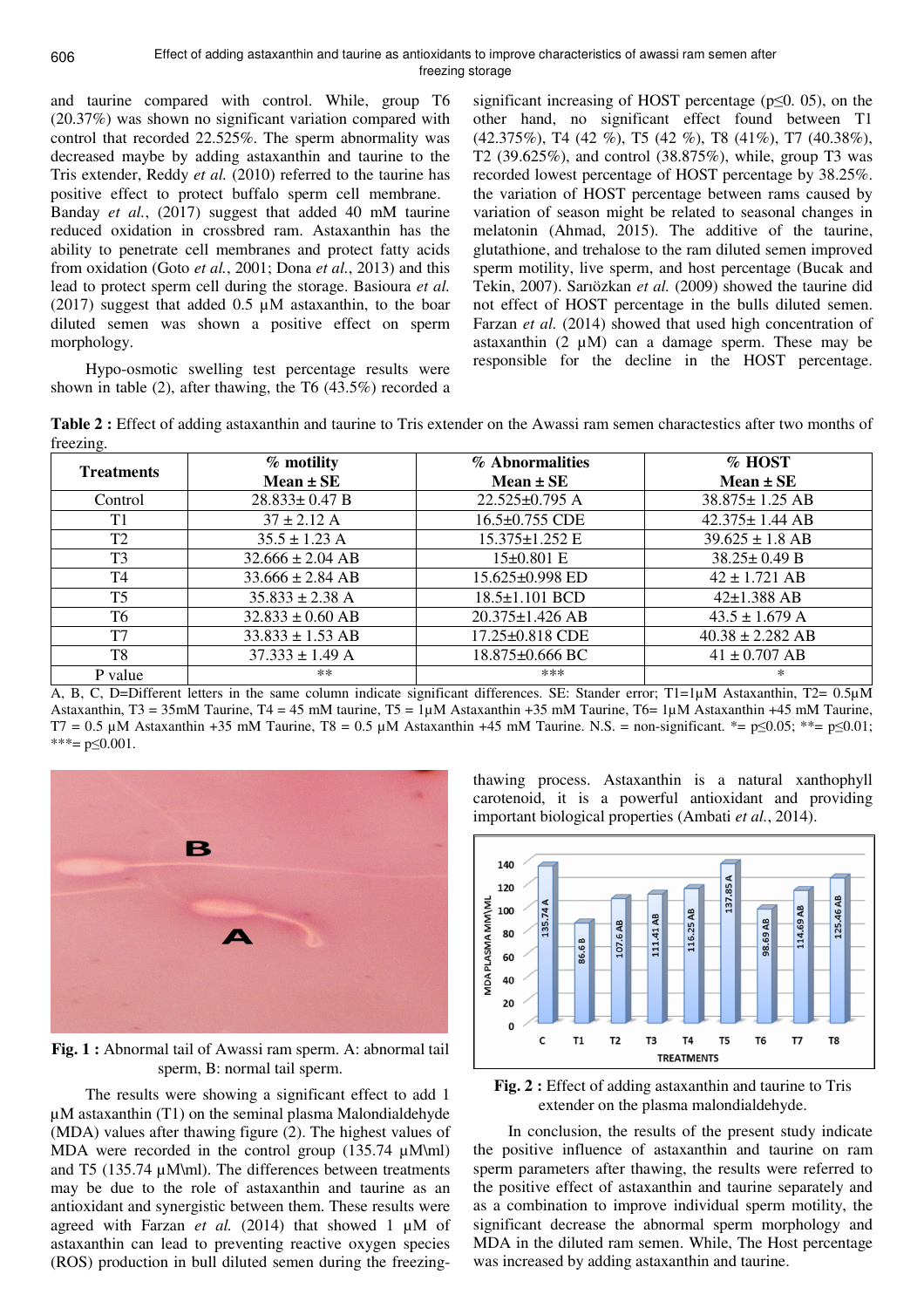### **References**

- Ahmad, E. (2015). Seasonal dynamics in acrosome reaction induction in ram spermatozoa. Ph.D. Thesis. Adnan Menderes University Institute of Health Sciences Department of Reproduction and Artificial Insemination.
- AL-Sarray, M.A.R. (2019). Effect of gelatin, lycopene, selenium nanoparticles and their combinations added to Tris semen on turkey Awassi rams semen quality under cooling and freezing condition. Thesis Ph.D., Agricultural Engineering sciences, University of Baghdad.
- Ambati, R.R.; Moi, P.S.; Ravi, S. and Aswathanarayana, R.G. (2014). Astaxanthin: sources, extraction, stability, biological activities and commercial applications. Mar. Drugs, 12(1): 128–52.
- Bailey, J.L.; Bilodeau, J.F. and Cormier, N. (2000). Semen cryopreservation in domestic animals: a damaging and capacitating phenomenon. J. Androl., 21: 1–8.
- Banaszewska, D.; Andraszek, K.; Zdrowowicz, E. and Danielewicz, A. (2015). The effect of selected staining techniques on stallion sperm morphometry. Review article. 175: 128-132.
- Banday, M.N.; Lone, F.A.; Rasool, F.; Rashid, M. and Shikari, A. (2017). Use of antioxidants reduce lipid peroxidation and improve quality of crossbred ram sperm during its cryopreservation, Cryobiology.
- Basioura, A.C.M.; Boscos, I.; Parrilla, G.; Sousis, T.; Tsakmakidis, I.A. (2017). Effect of astaxanthin on the quality of boar sperm stored at17°C, incubated at 37°C or under in vitro conditions. Reprod Dom Anim., 1–9.
- Benia, A.R.; Saadi, M.A.; Ait-Amrane, A.; Belhamiti, T.B.; Selles, S.M.A. and Kaidi, R. (2018). Effect of season and age on main characteristics of sperm production in the Ouled-Djellal rams. Livestock Research for Rural Development. 30(10):1-14.
- Brouwers, J.F.; Silva, P.F. and Gadella, B.M. (2005). New assays for detection and localization of endogenous lipid peroxidation products in living boar sperm after BTS dilution or after freeze-thawing. Theriogenology, 63: 458–469.
- Bucak, M. and Tekin, N. (2007). Protective effect of taurine, glutathione and trehalose on the liquid storage of ram semen. Small ruminant research, 73: 103–108.
- Dona, G.; Kozuh, I.; Brunati, A.M.; Andrisani, A.; Ambrosini, G.; Bonanni, G.; Ragazzi, E.; Armanini, D.; Clari, G. and Bordin, L. (2013). Effect of astaxanthin on human sperm capacitation. Mar Drugs 11(6): 1909- 1919.
- Duncan, D. (1955). Multiple range and multiple F-test. Biometrics, 11:1-24.
- Evans, G. and Maxwell, W.M.C. (1987). Salmon's Artificial Insemination of Sheep and Goats. Butter Worth's, Sydney, PP.194.
- Farzan, M.; Chamani, M. and Varnaseri, H. (2014). The antioxidant effect of astaxanthin on quantitative and qualitative parameters of bull sperm. Indian Journal of Fundamental and Applied Life Sciences, 4 (4): 425– 430.
- Gong, M. and Bassi, A. (2016). Carotenoids from microalgae: A review of recent developments. Biotechnology Advances, 34: 1396–1412.
- Goto, S.; Kogure, K. and Abe, K. (2001). Efficient radical trapping at the surface and inside the phospholipids

membrane is responsible for highly potent antioxidative activity of the carotenoid astaxanthin, Biochem. Biophys. Acta., 1521: 251-258.

- Hancock, J.L. (1951). A staining technique for the study of temperature shock in semen. *Nature* (London). 169: 323-326.
- Jeyendran, R.S.; Van Der Ven, H.H.; Perez-Pelaez, M.; Crabo, B.G. and Zaneveld, L.J.D. (1984). Development of an assay to assess the functional integrity of the human sperm membrane and its relationship to other semen characteristics. J. Reprod. Fertil., 70(1): 219-228.
- Jong, C.J.; Azuma, J. and Schaffer, S. (2012). Mechanism underlying the antioxidant activity of taurine: prevention of mitochondrial oxidant production, Amino Acids, 42(6): 2223-32.
- Kasimanickam, R.; Kasimanickam, V.; Pelzer, K.D. and Dascanio, J.J. (2007). Effect of breed and sperm concentration on the changes in structural, functional and motility parameters of ram-lamb spermatozoa during storage at 4 degrees C. Anim. Rerod. Sci., 101(1-2): 60-73.
- Manafi, M. (2011). Artificial Insemination in Farm Animals. Published by InTech Janeza Trdine, 9: 51000 Rijeka, Croatia.
- Mortazavi, M.; Salehi, I.; Alizadeh, Z.; Vahabian, M. and Roushandeh, A.M. (2014). Protective Effects of Antioxidants on Sperm Parameters and Seminiferous Tubules Epithelium in High Fat-fed Rats. J. Reprod. Infertil., 15: 22-28.
- Phetudomsinsuk, K.; Sirinarumitr, K.; Laikul, A. and Pinyopummin, A. (2008). Morphology and head morphometric characters of sperm in Thai native crossbred stallions. Acta Vet. Scand. 50: 1–9.
- Rao, B.; Souflir, J.C.; Martin, M. and David, G. (1989). Lipid peroxidation in human spermatozoa as related to mid piece abnormalities and motility. Gamete Res., 24(2):127-34.
- Reddy, N.S.S.; Jagan Mohanarao, G. and Atreja, S.K. (2010). Effects of adding taurine and trehalose to a Tris-based egg yolk extender on buffalo (*Bubalus bubalis*) sperm quality following cryopreservation. Animal Reproduction Science, 119:183–190.
- Saieed, A.Y. (2016). Effect of using of some preservatives and various cryopreserved technology in reducing DNA fragmentation and mitochondrial apoptosis in Turkish Awassi sperm. Thesis Ph.D., Agricultural Engineering sciences, University of Baghdad.
- Salamon, S. and Maxwell, W.M.C. (2000). Storage of ram semen. Anim. Reprod. Sci., 62(1-3): 77-111.
- Salisbury, G.W.; Beak, G.; Elliot, H. and Willett, E.L. (1943). Rapid method of estimating the number of spermatozoa in bull semen. J. Dairy Sci., 26: 483-486.
- Salisbury, G.W.; Van Demark, N.L. and Lodge, J.R. (1978). Extenders and extension of unfrozen semen. In: Physiology of Reproduction and Artificial Insemination in Cattle. W. H. Freeman and San Francisco Co., 2nd edn.: 442-493.
- Sarıözkan, S.; Bucak, M.N.; Tuncer, P.B.; Ulutas, P.A. and Bilgen, A. (2009). The influence of cysteine and taurine on microscopic–oxidative stress parameters and fertilizing ability of bull semen following cryopreservation. Cryobiology, 58(2):134–138.
- SAS (2010). SAS/ STAT Users Guide for Personal Computers. SAS Institute. Inc. Cary., N.C.: USA.